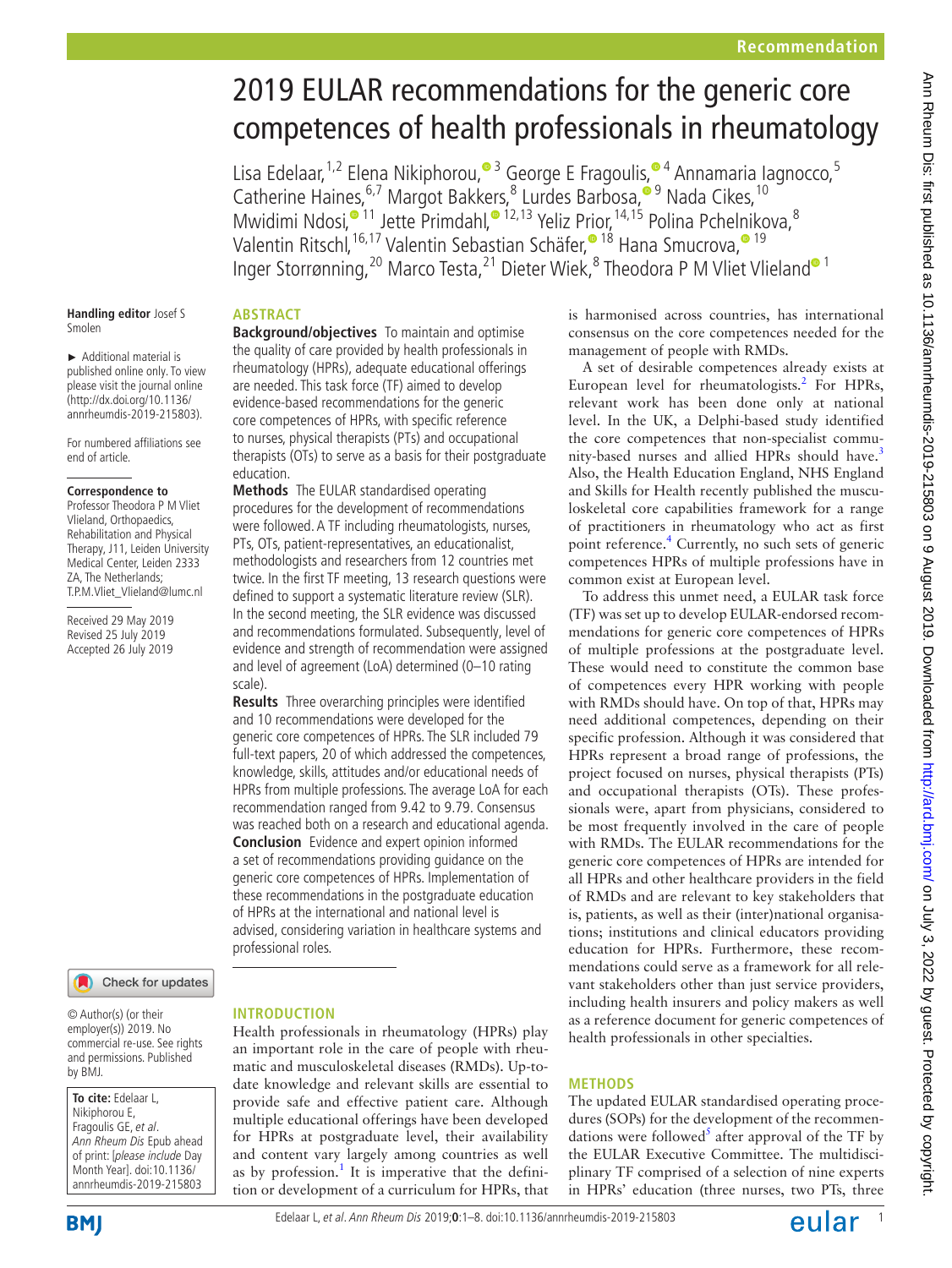OTs, one rheumatologist), two EMEUNET members (VS, GF), three patient representatives and a steering group managing the process (convenors TVV and AI, methodologists EN and TVV, educationalist CH, fellows LE and GF). There was broad country representation in the TF from across 12 countries (Netherlands, Italy, UK, Portugal, Denmark, Norway, Czech Republic, Austria, Croatia, Germany, Russia, Greece).

During the first TF meeting, definitions of competences and a clear definition of HPRs were agreed. Clinically relevant questions on HPRs' education, skills and practice were discussed, and research questions were defined by consensus to form the basis for the subsequent systematic literature review (SLR). The literature on the competences, roles, knowledge, attitudes, skills or educational needs of HPRs in general, or specifically for nurses, PTs or OTs and at postgraduate level was systematically identified using a structured search strategy in multiple electronic databases (PubMed/Medline, Embase, Cochrane library, CENTRAL, Emcare, PsycINFO, Academic Search Premier, Web of Science, Google Scholar and the educational databases ERIC and National Science Digital Library). National presidents or liaison persons of HPRs' organisations were also contacted to supplement the information retrieved from the SLR. Details of the search strategy, including study selection, data extraction and data synthesis are provided in a separate manuscript (under submission). Studies addressing competences of multiple HPRs (including nurses and/or PTs and/or OTs) were considered as the most appropriate to answer the research questions. Methodological quality of each of the studies addressing competences of HPRs of multiple professions was scored (LE, GF, EN) using appropriate tools<sup>6-8</sup> (see details in [online supplementary table S1](https://dx.doi.org/10.1136/annrheumdis-2019-215803)). Studies describing competences of a single profession (nurse, PT or OT) were only used to confirm the generic core competences as derived from the literature addressing generic competences of HPRs of multiple professions. If more specific information and relevant details in support of generic competences was provided in the literature addressing a single profession, that information was extracted. Competences that unambiguously can or should only be applied or performed by one profession were not taken into account, with the distinction being based on professional profiles and one of the studies providing a detailed description of desired competences per discipline.<sup>[9](#page-6-0)</sup>

The findings of the SLR were presented by the fellows at the second TF meeting and formed the basis of a detailed discussion by the TF that informed the wording of overarching principles (OAPs) and recommendations. The OAPs/recommendations were voted on informally by the TF and if at least 75% approved each OAP and recommendation, these were accepted. If not, discussion was resumed with changes proposed followed by further rounds and was completed if the vote indicated the majority approved the OAP/recommendations. At the second TF meeting, a brief discussion on the educational and research agenda was also commenced, subsequently completed by email communication with all TF members.

After the second meeting, the level of evidence (LoE) and strength of the recommendation (SoR) were determined by the steering group. The LoE was determined separately for qualitative and quantitative studies using appropriate tools, both rated on a scale from 1 to 4. For the categorisation of the LoE from quantitative papers, the Oxford levels of evidence was used, as described in the EULAR SOP.<sup>10</sup> The LoE for qualitative papers was categorised using a modified version of the hierarchy of evidence-for-practice in qualitative research by Daly *et al*,<sup>[11](#page-6-2)</sup> with subcategories (a and b) added at each level to allow for more accurate reflection of grading of the evidence

based on studies falling between two levels due to their type and employed methodology. In brief, the hierarchy of evidence in qualitative research-study types suggested by Daly *et al*<sup>[11](#page-6-2)</sup> proposes a four-level hierarchy of the quality of evidence for practice. The highest level (level I) refers to generalisable studies, level II to conceptual studies, level III to descriptive studies and level IV to single case studies. To assign a specific LoE, the number of studies available for each category was taken into account, similar to the Oxford levels of evidence.<sup>[10](#page-6-1)</sup> The SoRs was determined based on discussions within the TF including a comprehensive process of weighting the LoE in the context of the impact of the paper, evidence for practice, its quality, applicability and validity, as well as the type of study and its determined hierarchical LoE.<sup>[11](#page-6-2)</sup>

The final recommendations including the LoE and SoR were then circulated by e-mail to all TF members to provide the level of agreement (LoA) independently and anonymously on a 0–10 numeric rating scale (0=completely disagree, 10=completely agree). The mean, SD, median and range of the LoA per recommendation, were presented. Moreover, TF members were independently asked for any further input on the research and educational agenda by e-mail. Draft research and educational agendas were circulated based on suggestions from the second TF meeting and revised by the steering group based on the e-mail responses.

#### **Results**

At the first TF meeting, competences of HPRs were in general defined as "A set of knowledge, skills and attitudes that concern the consistent and appropriate use of communication, knowledge, skills, clinical reasoning, emotions, values and reflection on practice, for the benefit of people with RMDs and the community". For HPRs a definition used by EULAR was employed: "A professional involved in the care of people with RMDs, who is not a registered medical practitioner and is eligible to be a member of the organization through which a country has become a EULAR HP member". Furthermore, agreement on 13 main themes, translated into research questions (see [online supplementary](https://dx.doi.org/10.1136/annrheumdis-2019-215803) [table S2](https://dx.doi.org/10.1136/annrheumdis-2019-215803)) was achieved and subsequently formed the basis of the SLR (see separate manuscript). In total, 79 papers were included; 20 addressed the competences HPRs of multiple professions have in common,<sup>134912-27</sup>43 the competences of nurses,<sup>28-70</sup> 12 of  $PTs^{71-82}$  and four of OTs.<sup>83-86</sup> From the 20 papers addressing the competences HPRs of multiple professions have in common, 75% (n=15) had a qualitative design.<sup>1 3 4 9</sup> <sup>12</sup> <sup>13</sup> 15 <sup>16</sup> 18–20 <sup>23</sup> <sup>25–27</sup> The rest consisted of two systematic reviews, $11$   $21$  one quantitative study,  $14$  one mixed design study<sup>9</sup> and one opinion paper.<sup>[19](#page-6-6)</sup> Quality scoring of each of these papers revealed half of them  $(n=10)$  to be of high quality, five of medium/moderate quality, three of low quality, one of critically low quality. One paper was not scored (opinion paper).

Overall, the evidence for the OAPs and recommendations was derived from the papers addressing the competences of HPR of multiple professions.<sup>1 3 4 9 12–27</sup> The evidence was supported by studies describing the desired competences of specific professions.[28–86](#page-6-3)

At the second TF meeting three OAPs and 10 recommendations were formulated. For all three OAPs and the recommendations a high LoE was determined (level I or II).<sup>11</sup> Regarding the SoR, five recommendations were graded as strength level A, four as strength B and one as strength B/C. The average LoA for each recommendation ranged from 9.42 to 9.79. [Table](#page-2-0) 1 summarises the OAPs and recommendations with their associated LoE, SoR and LoA.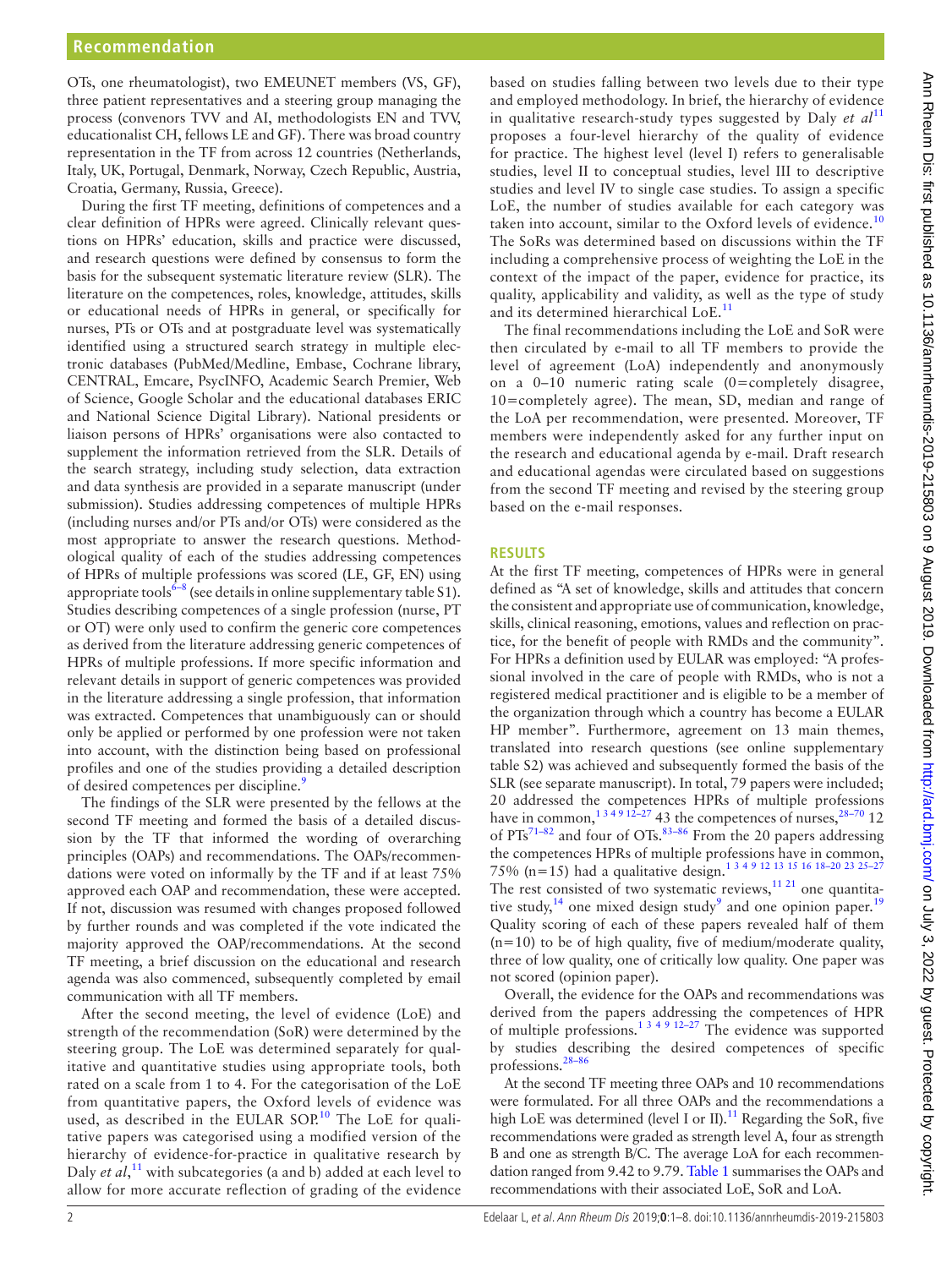<span id="page-2-0"></span>

| Overarching principles and recommendations for the generic core competences of health professionals in rheumatology (HPRs)<br>Table 1                                                                                                                                                         |                       |                               |                                                      |  |  |
|-----------------------------------------------------------------------------------------------------------------------------------------------------------------------------------------------------------------------------------------------------------------------------------------------|-----------------------|-------------------------------|------------------------------------------------------|--|--|
|                                                                                                                                                                                                                                                                                               | Level of<br>evidence* | Strength of<br>recommendation | Level of<br>agreement<br>Mean (SD)<br>Median (range) |  |  |
| <b>Overarching principles</b>                                                                                                                                                                                                                                                                 |                       |                               |                                                      |  |  |
| A. Effective communication skills and a biopsychosocial approach in the assessment, treatment and care of people with RMDs are of<br>paramount importance for HPRs                                                                                                                            | $_{01}$ lb            | <b>NA</b>                     | 9.79(0.71)<br>$10(7-10)$                             |  |  |
| B. Person-centred care and patient advocacy are fundamental in the care delivered by HPRs for people with RMDs                                                                                                                                                                                | $_{QL}$ la            | <b>NA</b>                     | 9.74(0.65)<br>$10(8-10)$                             |  |  |
| C. An evidence-based approach, ethical conduct and reflective practice are essential for HPRs                                                                                                                                                                                                 | $_{0L}$ IIb           | <b>NA</b>                     | 9.68(0.75)<br>$10(7-10)$                             |  |  |
| <b>Recommendations</b>                                                                                                                                                                                                                                                                        |                       |                               |                                                      |  |  |
| 1. HPRs should have knowledge of the aetiology, pathophysiology, epidemiology, clinical features and diagnostic procedures of common<br>RMDs, including their impact on all aspects of life                                                                                                   | $h_{\alpha}$ lb       | A                             | 9.42(1.07)<br>$10(7-10)$                             |  |  |
| 2. Using a structured assessment, HPRs should identify aspects that may influence individuals with RMDs and their families, including:<br>Clinical characteristics, risks, red flags and comorbidities.<br>Limits to their activity and participation.<br>Personal and environmental factors. | $\alpha$ lla          | B                             | 9.68(0.58)<br>$10(8-10)$                             |  |  |
| 3. HPRs should communicate effectively:<br>To make contributions to other healthcare providers and stakeholders in RMD care.<br>▶<br>• To collaborate with other healthcare providers, signpost or refer where appropriate to optimise the interdisciplinary care of people<br>with RMDs.     | $_{0}$ Ila            | B/C                           | 9.74(0.73)<br>$10(7-10)$                             |  |  |
| 4. HPRs should have an understanding of common pharmacological and surgical therapies in RMDs, including their anticipated benefits,<br>side-effects and risks, and use this knowledge to advise or refer as appropriate                                                                      | $_{0}$ lb             | B                             | 9.47(0.84)<br>$10(8-10)$                             |  |  |
| 5. HPRs should provide advice on non-pharmacological interventions, treat or refer as appropriate, based on the evidence, expected<br>benefits, limitations and risks for people with RMDs                                                                                                    | $_{01}$ lb            | B                             | 9.53(0.90)<br>$10(7-10)$                             |  |  |
| 6. HPRs should assess the educational needs of people with RMDs and their carers to provide tailored education using appropriate<br>modes of delivery, relevant resources and evaluate their effectiveness                                                                                    | $_{01}$ lb            | $\overline{A}$                | 9.42(1.02)<br>$10(6-10)$                             |  |  |
| 7. HPRs should take responsibility for their continuous learning and ongoing professional development to remain up-to-date with the<br>clinical quidelines and/or recommendations on the management of RMDs                                                                                   | $_{\alpha}$ Ib        | Α                             | 9.79(0.71)<br>$10(7-10)$                             |  |  |
| 8. HPRs should support people with RMDs in goal setting and shared decision making about their care (eq, identify, prioritise, address<br>their needs and preferences and explain in lay terms)                                                                                               | $_{01}$ lla           | B                             | 9.42(1.07)<br>$10(6-10)$                             |  |  |
| 9. HPRs should support people with RMDs in self-management of their condition. This encompasses selecting and applying the<br>appropriate behavioural approaches and techniques to optimise their health and well-being (eq, engagement in physical activity, pain<br>and fatique management) | $_{QL}$ Ib            | Α                             | 9.74(0.81)<br>$10(7-10)$                             |  |  |
| 10. HPRs should be able to select and apply outcome measures for people with RMDs, as appropriate, to evaluate the effectiveness of<br>their interventions<br>al Indicator a LeE based on studies that used primarily qualitative methods.                                                    | $_{01}$ lb            | A                             | 9.74(0.73)<br>$10(7-10)$                             |  |  |

ql Indicates a LoE based on studies that used primarily qualitative methods.

\*Level of evidence from qualitative studies indicated for OAPs and recommendations for completeness.

LoE, level of evidence; NA, Not Applicable; OAPs, overarching principles; RMDs, rheumatic and musculoskeletal diseases.

#### **Overarching principles**

[Table](#page-2-1) 2 presents the OAP along with the supporting literature.

Recommendation 1: HPRs should have knowledge of the aetiology, pathophysiology, epidemiology, clinical features and diagnostic procedures of common RMDs, including their impact on all aspects of life

HPRs should have updated knowledge of the normal structure and function and the pathophysiology of the musculoskeletal

system; common pathophysiological processes to support diagnosis and management of RMDs; and the epidemiology, clinical features and diagnostic procedures of common RMDs.[1 3 4 9 23](#page-5-0) This knowledge should include the prognosis and progression of  $RMDs.$ <sup>23</sup> It is stressed in particular that HPRs should be able to understand and distinguish between inflammatory arthritis (IA) and osteoarthritis (OA).<sup>[16](#page-6-7)</sup> Finally, evidence supports that HPRs should have knowledge on the impact of RMDs on all aspects of life, that is, all components

<span id="page-2-1"></span>

| Table 2 | Overarching principles of the EULAR recommendations for the generic core competences of health professionals in rheumatology (HPRs) |  |  |
|---------|-------------------------------------------------------------------------------------------------------------------------------------|--|--|
|         |                                                                                                                                     |  |  |

| Overarching principle 1:<br>Effective communication skills and<br>a biopsychosocial approach in the<br>assessment, treatment and care of people<br>with RMDs are of paramount importance<br>for HPRs | HPRs should be able to understand the interplay between RMDs and various personal and environmental factors, in the context of the<br>biopsychosocial model. <sup>3413162021</sup> The literature underpins the general principle that understanding and applying the principles of the<br>biopsychosocial model is considered mandatory for the employment of a holistic approach. <sup>413</sup> Two studies reported that a basic understanding of<br>the International Classification of Functioning, Disability and Health could serve this purpose. <sup>1621</sup> Another key element concerns communication,<br>not only for effective interaction with patients but also with other healthcare providers, their organisations or other stakeholders <sup>3413</sup>                                                                                                                                                                                                           |
|------------------------------------------------------------------------------------------------------------------------------------------------------------------------------------------------------|-----------------------------------------------------------------------------------------------------------------------------------------------------------------------------------------------------------------------------------------------------------------------------------------------------------------------------------------------------------------------------------------------------------------------------------------------------------------------------------------------------------------------------------------------------------------------------------------------------------------------------------------------------------------------------------------------------------------------------------------------------------------------------------------------------------------------------------------------------------------------------------------------------------------------------------------------------------------------------------------|
| Overarching principle 2:<br>Person-centred care and patient advocacy<br>are fundamental in the care delivered by<br>HPRs for people with RMDs                                                        | HPRs should respect individuality and take into account how background, experiences and values might affect patients' perceptions about<br>their condition and its impact on their lives. <sup>34</sup> It should in particular be noted that the experience and expertise of persons with an RMD about<br>how to manage their disease, especially those who have a diagnosis for a long time, should not be disregarded. <sup>313</sup> Advocacy not only concerns<br>serving as an advocate for individual patients, but for groups or populations of people with RMDs as well by working in partnerships with teams,<br>communities and organisations <sup>4</sup>                                                                                                                                                                                                                                                                                                                   |
| Overarching principle 3:<br>An evidence-based approach, ethical<br>conduct and reflective practice are<br>essential for HPRs                                                                         | Captured in the framework of a national health-system for the core capabilities of professionals working with people with RMDs <sup>3</sup> the care<br>provided by HPRs should adhere to the evidence-based data for best practice and outcome. <sup>23</sup> HPRs are expected to provide standardised care in<br>accordance with national and International regulations, professional codes and employer protocols. <sup>31618</sup> The literature also suggests that HPRs<br>should act towards development, organisation and advocacy of their group. <sup>1916</sup> To monitor and improve the quality of care delivered, appropriate<br>assessment of the services provided is needed. <sup>39</sup> To that end, HPRs should be familiar with the principles of reflecting on their practice. <sup>3</sup> Apart from<br>an evidence-based approach and reflective practice, acting in an ethical manner is appraised as one of the cornerstones in HPRs' work <sup>316</sup> |

RMDs, rheumatic and musculoskeletal diseases.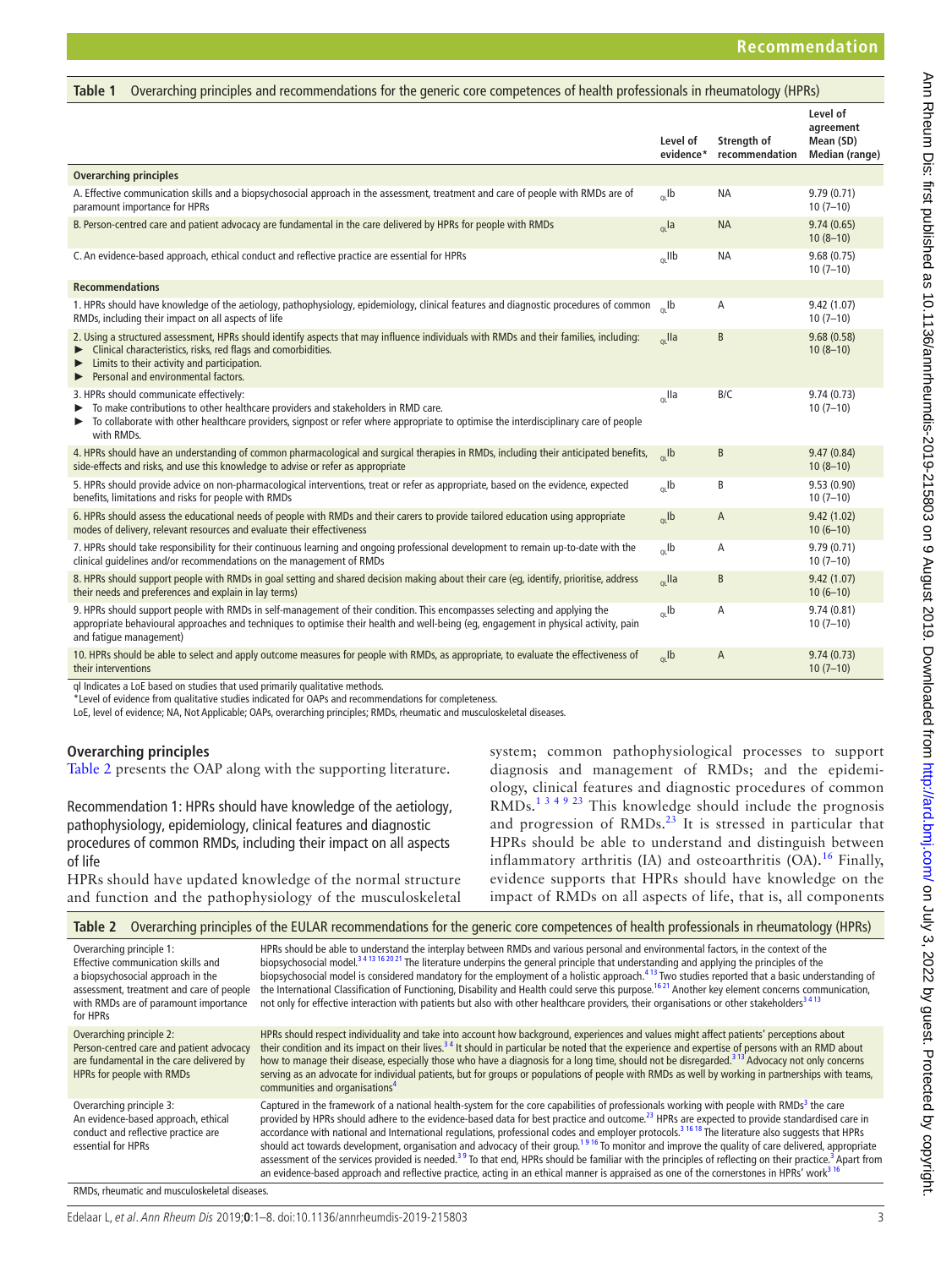of the International Classification of Functioning, Disability and Health (ICF). $923$ 

## Recommendation 2: Using a structured assessment, HPRs should identify aspects that may influence individuals with RMDs and their families, including: (a) clinical characteristics, risks, red flags and comorbidities, (b) limits to their activity and participation and (c) personal and environmental factors

There is substantial evidence on HPRs' competences regarding the performance of a structured and comprehensive assessment.<sup>1 3 4 9 14 16 17 20–23 25</sup> Such a structured, comprehensive assessment is needed to understand the impact of the RMD on the individual; not only on his or her physical or mental health but also on relationships with family and friends, and on societal participation.<sup>34916</sup> For that purpose, the assessment should be based on a biopsychosocial model.<sup>3</sup> <sup>4 13 16 20 <sup>21</sup> Two studies</sup> reported that a basic understanding of the ICF could serve this purpose<sup>16 21</sup> (see Overarching Principle 1). The structured assessment includes an exploration of the individuals' perceptions, concerns, ideas or beliefs about their symptoms and condition, as these may act as a driver or form a barrier to recovery or a return to usual activity or work.<sup>4 20</sup> Apart from history taking, the assessment may consist of physical examination and interpretation of findings from additional examinations. Based on the results of the assessment, HPRs should use their clinical reasoning skills to interpret findings, develop working and differential diagnoses, formulate, communicate, implement and evaluate management plans[.4](#page-5-3)

### Recommendation 3: HPRs should communicate effectively: to make contributions to other healthcare providers and stakeholders in RMD care and to collaborate with other healthcare providers, signpost or refer where appropriate to optimise the interdisciplinary care of people with RMDs

Collaboration in the multidisciplinary team is important to optimise care for people with RMDs and to make appropriate referrals according to the HPR literature.<sup>3 4 16</sup> 22  $^{26}$  For this purpose, HPRs must understand, respect and draw on each other's roles and competences. $3 \frac{4}{21}$  The literature highlights that effective communication includes explaining and advising people with RMDs about the importance of relevant healthcare professionals and organisations such as patient organisations.  $92023$ 

### Recommendation 4: HPRs should have an understanding of common pharmacological and surgical therapies in RMDs, including their anticipated benefits, side-effects and risks, and use this knowledge to advise or refer as appropriate

HPRs should have a broad knowledge and understanding on how to give advice on the use of drug treatment in  $RMDs<sup>13</sup>$ and have knowledge on the most common and/or serious side effects of specific drugs. This includes simple analgesics, non-steroidal anti-inflammatory drugs, glucocorticoids; disease-modifying antirheumatic drugs (DMARDS, that is, conventional synthetic DMARDs, targeted synthetic DMARDs and biological DMARDs) and other drugs used in treating patients with IA and other RMDs and in the management of persistent pain. Responses to medication should be reviewed regularly with the patient, taking into account patients' fears, beliefs and concerns, in order to recognise differences in the balance of risks and bene-fits.<sup>[4](#page-5-3)</sup> For joint injections, HPRs should understand the role of joint injections in the management of RMDs, and, how to advice on the expected benefits and limitations, and, refer as appro-priate.<sup>[4](#page-5-3)</sup> Additionally, HPRs are expected to have knowledge

about common surgical interventions in RMDs like OA and IA. They should be able to discuss with patients their fears and concerns regarding surgery, and able to provide advice about potential risks and benefits to support patient education.<sup>3</sup>

#### Recommendation 5: HPRs should provide advice on nonpharmacological interventions, treat or refer as appropriate, based on the evidence, expected benefits, limitations and risks for people with RMDs

There is evidence suggesting that HPRs should understand the role of and provide advice on non-pharmacological interventions, treat or refer as appropriate, based on the evidence, expected benefits, limitations and risks for people with RMDs.<sup>[1 3 4 9 16 23 28](#page-5-0)</sup> Planning and implementation of non-pharmacological treatment should be done in collaboration with the patient and the multidisciplinary team (see also recommendation 3). Furthermore, HPRs should work with patients to alleviate their concerns about treatment, with an understanding that some people with RMDs (eg, patients with mental health conditions, multimorbidity, fatigue or frailty) might need additional support during rehabilitation and that their trajectory of recovery or increased independence may be slower than others.<sup>[4](#page-5-3)</sup> Addressing fitness to work in people with RMDs was also highlighted in the literature.

## Recommendation 6: HPRs should assess the educational needs of people with RMDs and their carers to provide tailored education using appropriate modes of delivery, relevant resources and evaluate their effectiveness

HPRs should be able to assess the educational needs of patients and provide a tailored education based on the patient's indi-vidual needs and characteristics.<sup>[22 27](#page-6-9)</sup> The provision of tailored education for patients with RMDs and their carers should be based on a theoretical framework<sup>[24](#page-6-10)</sup> and include the use of appropriate modes of delivery (eg, face-to-face individual or group, through websites, e-mail or social media), relevant resources and evaluation of its effectiveness.<sup>3 9 12 16 20 23 26 27</sup> HPRs should be able to signpost to sources of education and information<sup>[3 16 20](#page-5-2)</sup> (see recommendation 3). The content of the education should be carefully checked for its evidence-base.<sup>[24](#page-6-10)</sup> Moreover, the importance of the promotion of a healthy lifestyle, in particular physical activity education, diet and nutrition, or smoking cessation, was underlined in multiple papers.<sup>49 13 19</sup>

## Recommendation 7: HPRs should take responsibility for their continuous learning and ongoing professional development to remain up-to-date with the clinical guidelines and/or recommendations on the management of RMDs

HPRs should continuously undertake professional development and remain up-to-date with the best available evidence.<sup>4</sup>

This can be achieved through organised and accredited educational courses, implementation of clinical guidelines, research findings and/or recommendations on the management of RMDs.<sup>4926</sup>

Regarding professional development, one of the studies concludes that HPRs should be minimally able to critically evaluate research evidence (eg, scientific papers), apply results from research into daily practice, and, identify and formulate rele-vant research questions.<sup>[9](#page-6-0)</sup> In addition HPRs should enable and participate (leading or contributing, as appropriate) in research to advance the development of knowledge on RMDs and practice.<sup>45</sup>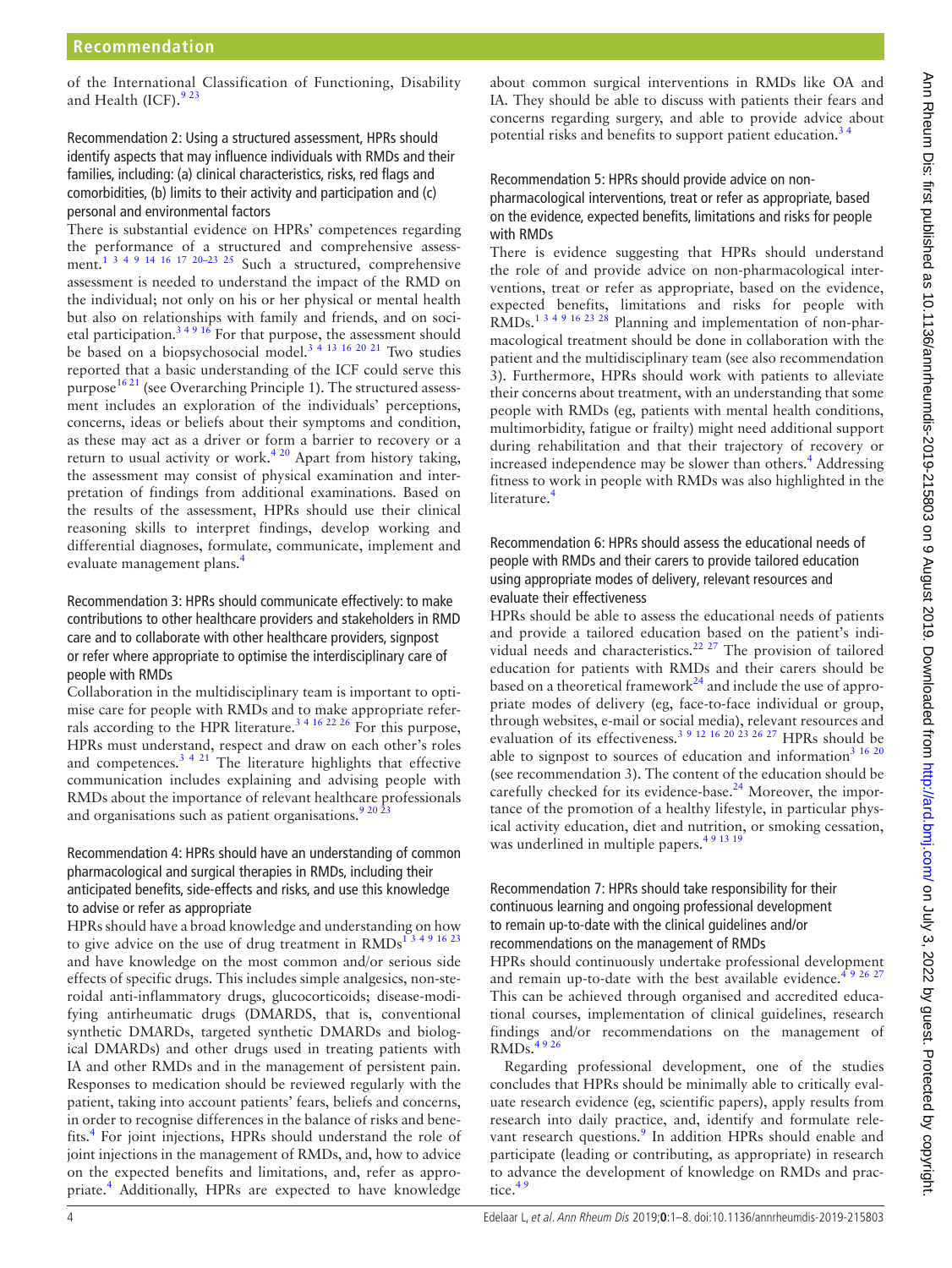Recommendation 8: HPRs should support people with RMDs in goal setting and shared decision making about their care (eg, identify, prioritise, address their needs and preferences and explain in lay terms)

Evidence for required HPRs' competences to support people with RMDs in goal setting and shared decision making to facilitate the delivery of patient-centred care is noteworthy.<sup>491520</sup>

Regarding goal setting, the literature provides evidence that HPRs should be able to set intervention goals related to his or her own profession; the formulation of these goals should be SMART (Specific, Measurable, Attainable, Realistic, Timely).<sup>9</sup> Support with shared decision making may consist of helping people with RMDs to identify the priorities and outcomes that are important to them, explaining in non-technical language all available options, exploring with them the risks, benefits and consequences of each available option and discussing what these mean in the context of their life and goals and supporting them to make a decision on their preferred way forward.<sup>4</sup>

Recommendation 9: HPRs should support people with RMDs in self-management of their condition. This encompasses selecting and applying the appropriate behavioural approaches and techniques to optimise their health and well-being (eg, engagement in physical activity, pain and fatigue management)

There are many studies providing evidence for HPRs' competences to support people with RMDs in self-management of their condition, including the making of lifestyle and behavioural changes.<sup>3 4 9</sup> <sup>13</sup> <sup>15</sup> <sup>18-20</sup> <sup>23-25</sup> This support encompasses selecting and applying the appropriate cognitive and behavioural approaches and techniques to optimise their health and wellbeing (eg, engagement in physical activity, pain and fatigue management). The literature suggests that HPRs should be able to apply different techniques, like motivational interviewing, cognitive or behavioural approaches or other techniques.<sup>[4 15 19 23](#page-5-3)</sup>

## Recommendation 10: HPRs should be able to select and apply outcome measures for people with RMDs, as appropriate, to evaluate the effectiveness of their interventions

HPRs should have the ability to select and apply outcome measures reflecting the objectives of their interventions for people with RMDs, to evaluate their effectiveness.<sup>34927</sup>

# **Research and educational agendas**

The TF group proposed a research agenda ([box](#page-4-0) 1) reflecting potential topics for future research and an educational agenda ([box](#page-4-1) 2) identifying gaps in education for HPRs.

# **Discussion**

These are the first EULAR recommendations for the generic core competences of HPRs. Three OAP and ten recommendations were formulated and provide a basis for harmonising core competences of HPRs across countries. Ultimately, their implementation is expected to lead to improved patient care.

Sets of required competences HPRs of multiple professions have in common have been developed at the national level,  $349$  with one set specifically for HPRs who act as a first point of contact.<sup>[4](#page-5-3)</sup> However, a set of core competences HPRs of multiple professions have in common was lacking at a European level, representing an unmet need. Following the Euro-pean harmonisation of the competences of rheumatologists<sup>[26](#page-6-11)</sup> an international approach to HPRs' competences is important to reduce the variation in the quality of care for people with RMDs across countries. The proposed recommendations can

# **Box 1 Research agenda**

- <span id="page-4-0"></span> $\blacktriangleright$  To further evaluate the patient perspective on the competences of health professionalsin rheumatology (HPRs) .
- ► To refine HPRs' competences regarding the monitoring and improvement of the quality of their practice.
- $\triangleright$  To define the requirements for HPRs to improve and maintain their competences and explore the existence of human and financial resources to accomplish continuous education.
- ► To explore the desired competences of HPRs regarding the understanding and evaluation of the economic aspects of care for people with rheumatic and musculoskeletal diseases (RMDs).
- ► To define, in addition to generic core competences, disciplinespecific competences, related to each of the HPRs' unique role in the multidisciplinary team.
- ► To explore the role of HPRs in communities of practice for the delivery of seamless, integrated, patient-centred care for people with RMDs across Europe.
- ► To evaluate the involvement of HPRs in rheumatology research across countries and identify potential barriers and facilitators to research contribution.

inform the content of an international curriculum for HPRs, but can also be used in the development and/or optimisation of national postgraduate educational offerings.

The contents of the set of recommendations is largely in line with that of recently developed sets from the  $UK<sup>34</sup>$  and set from the Netherlands.<sup>[9](#page-6-0)</sup> Differences are that the UK set was specifically developed for health professionals with a role as first point of contact for adults presenting with undiagnosed musculoskeletal conditions,<sup>[4](#page-5-3)</sup> whereas the Dutch set aimed to describe discipline-specific rather than common competen-cies.<sup>[9](#page-6-0)</sup> Overall, the EULAR recommendations are less detailed than both the UK and Dutch sets, warranting the need for further elaboration. This should be done in close collaboration with national organisations to take into account the different roles and responsibilities of HPRs in different countries.

In general, the generic competences as described in the literature addressing HPRs of multiple professions were confirmed

# **Box 2 Educational agenda**

- <span id="page-4-1"></span>► To evaluate barriers and facilitators for the implementation of the generic core competences in various European countries, taking into account cultural, social and other differences.
- $\blacktriangleright$  To review the current learning aims and curricula of health professional in rheumatology (HPR)-specific or interprofessional education at the postgraduate level across countries and use the formulated competences to enhance or create postgraduate education for HPRs, where appropriate.
- $\triangleright$  To confirm the validity and feasibility of the proposed set of generic competences for HPRs other than nurses, physical therapists or occupational therapists.
- ► To explore, enhance and promote the recognition of HPRs' specialist skills across countries.
- ► To develop educational offerings to increase HPRs' competences to support people with rheumatic and musculoskeletal diseases regarding self-management of pain, fatigue and the achievement or maintenance of a healthy lifestyle.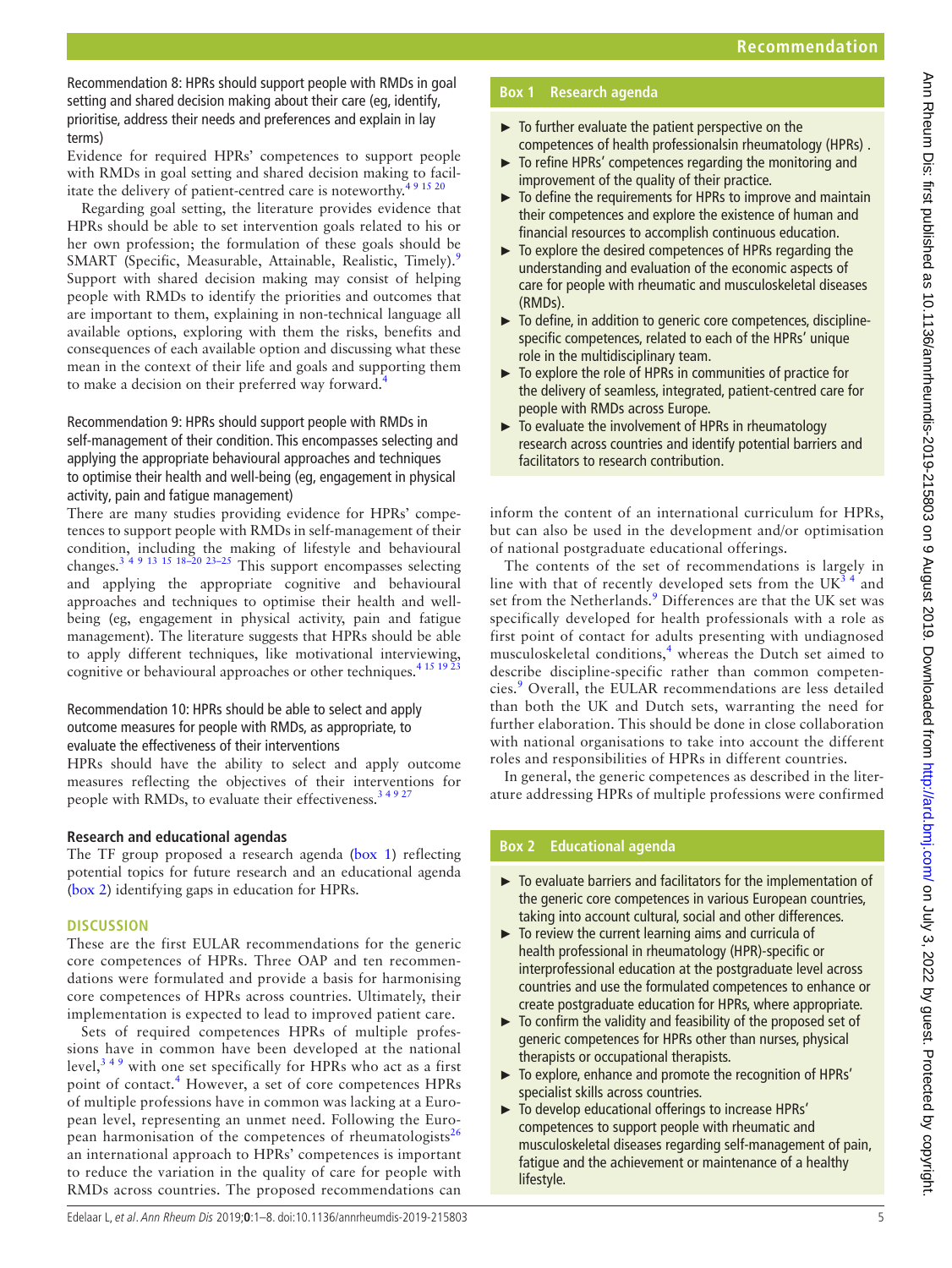in the literature on competences of either nurses, PTs or OTs. Some details were stressed more in the literature on one profession than another, such as, for example, the importance of the assessment of sexual health,  $36\frac{48}{65}$  75 cardiovascular risk $53$ or nutritional and dietary status<sup>[66](#page-6-14)</sup> in the nurses' literature. It should be noted in this respect that for some competences it is clear that they are applicable to HPRs of multiple professions, whereas for others the assignment to one profession or the other is ambiguous. We have used one of the papers describing generic core competences by profession<sup>[9](#page-6-0)</sup> to support the distinction between competences HPRs from multiple professions have in common and profession specific competences, but that study is from only one country. It would thus be worthwhile to take this discussion into account with the proposed evaluation of barriers and facilitators for the implementation of the generic core competences in various European countries, as formulated for one of the topics of the research agenda. The proposed educational and research agendas also include aspects of a kind of reality check regarding the proposed competences, an example being a review of how competences addressed in current and envisioned postgraduate education relate to the recommendations. Moreover, proposals on how to change current settings based on an analysis of barriers and facilitators for the implementation of the recommendations must be made.

The competent HPRs are expected to function in close collaboration with competent rheumatologists in order to provide appropriate healthcare for people with RMDs as well as participate in joint professional and educational developments. The competence-based training requirements for specialty of rheumatology, oriented towards the professional behaviour within the rheumatologist's competences have been proposed on the European level.<sup>287</sup> The main overlap between the rheumatologists' and HPRs' competences exists in the area of working and communicating in the multidisciplinary team (recommendation 3).

The work of this TF identified a potential challenge in formulating recommendations which are based primarily on qualitative research. Qualitative research is often underestimated, but of high relevance and importance in the study of specific topics. However, the lack of explicit frameworks or guidelines on how to best use qualitative evidence, including the formulation of recommendations, represents a challenge. As part of this work, we have identified a four-level hierarchy of evidence-for-practice in qualitative research studies,<sup>[11](#page-6-2)</sup> which along with a meticulous assessment of the quality of papers identified from the SLR, provided good ground and informed decisions on the assignment of LoE and SoR for each recommendation. Work is currently underway by the TF methodologists, to further inform the process and provide a guide on the use of appropriate tools for the assignment of LoE and SoR for recommendations stemming primarily from qualitative research. We trust that this will standardise as well as encourage the appropriate use of qualitative research to inform EULAR recommendations in the future.

In conclusion, these recommendations aim to provide a framework for the generic core competences of nurses, PTs and OTs for postgraduate education at international and national level. Efforts will be made towards their implementation through dissemination across national societies, relevant websites and presentation of this work at key international and national conferences. It is advised that variation in healthcare systems and professions across countries is considered. For this purpose, the recommendations will be shared with a larger

group of HPRs, clinicians, patients and service providers, for wider consensus and external validation.

#### **Author affiliations**

<sup>1</sup>Orthopaedics, Rehabilitation and Physical Therapy, J11, Leiden University Medical Center, Leiden, The Netherlands

<sup>2</sup> Amsterdam Rehabilitation Research Center, Reade, Amsterdam, The Netherlands <sup>3</sup>Inflammation Biology, King's College London, London, UK

4 Institute of Infection, Immunity and Inflammation, University of Glasgow School of Medicine, Glasgow, UK

<sup>5</sup>Scienze Cliniche e Biologiche, Università degli Studi di Torino, Turin, Italy 6 EULAR, Zurich, Switzerland

<sup>7</sup>Clinical Education, King's College London, London, UK

<sup>8</sup>Standing Committee of People with Arthritis/Rheumatism in Europe (PARE), EULAR, Zurich, Switzerland

<sup>9</sup>Rheumatology, Hospital Garcia de Orta, Almada, Portugal

<sup>10</sup>Divsion of Clinical Immunology and Rheumatology, University of Zagreb School of Medicine, Zagreb, Croatia

<sup>11</sup>Nursery and Midwifery, University of the West of England Bristol, Bristol, UK <sup>12</sup>Department of Regional Health Research, University of Southern Denmark, Odense, Denmark

<sup>13</sup> Danish Hospital for Rheumatic Diseases, Graasten, Denmark

<sup>14</sup>Regional Health Research, University of Salford, Salford, UK

<sup>15</sup>Rheumatology Outpatients, Mid Cheshire Hospitals NHS Foundation Trust, Crewe, UK

<sup>16</sup>Section for Outcomes Research, Centre for Medical Statistics, Informatics, and Intelligent Systems, Medical University of Vienna, Vienna, Austria

<sup>17</sup> Occupational Therapy, University of Applied Sciences FH Campus Wien, Wien, Austria

<sup>18</sup>III. Medical Clinic, Dept of Oncology, Hematology and Rheumatology, University Hospital Bonn, Bonn, Germany

<sup>19</sup>Center of Medical Rehabilitation, Institute of Rheumatology, Praha, Czech Republic <sup>20</sup>Rheumatology, Diakonhjemmet Hospital, Oslo, Norway

<sup>21</sup> Department of Neuroscience, Rehabilitation, Ophthalmology, Genetics, Maternal and Child Health, University of Genova, Genova, Italy

**Acknowledgements** We thank J W Schoones, Walaeus Library, Leiden University Medical Center, the Netherlands, for his assistance with the literature search in the electronic databases. We also thank Dr H Lempp, medical sociologist from King's College London, London, UK, for her expert advice in the methodological quality assessment of qualitative research studies and considerations around hierarchical level of evidence.

**Contributors** All authors have actively contributed to the work and meet the criteria for authorship.

**Funding** The task force would like to thank EULAR for financial support of this work.

**Competing interests** None declared.

**Patient consent for publication** Not required.

**Provenance and peer review** Not commissioned; externally peer reviewed.

#### **References**

- <span id="page-5-0"></span>1. Vliet Vlieland TPM, van den Ende CHM, Alliot-Launois F, et al. Educational needs of health professionals working in rheumatology in Europe. [RMD Open](http://dx.doi.org/10.1136/rmdopen-2016-000337) 2016;2:e000337.
- <span id="page-5-1"></span>2. UEMS. Training requirements for the specialty of rheumatology: European standards of postgraduate medical specialist training, 2014. Available: [https://www.uems.eu/\\_\\_](https://www.uems.eu/__data/assets/pdf_file/0005/44438/UEMS-2014.21-European-Training-Requirements-Rheumatology-.pdf) [data/assets/pdf\\_file/0005/44438/UEMS-2014.21-European-Training-Requirements-](https://www.uems.eu/__data/assets/pdf_file/0005/44438/UEMS-2014.21-European-Training-Requirements-Rheumatology-.pdf)[Rheumatology-.pdf](https://www.uems.eu/__data/assets/pdf_file/0005/44438/UEMS-2014.21-European-Training-Requirements-Rheumatology-.pdf) [Accessed Jan 2019].
- <span id="page-5-2"></span>3. Erwin J, Edwards K, Woolf A, et al. Better arthritis care: what training do communitybased health professionals need to improve their care of people with arthritis? A Delphi study. [Musculoskeletal Care](http://dx.doi.org/10.1002/msc.1202) 2018;16:48–59.
- <span id="page-5-3"></span>4. Health Education England, NHS England and Skills for Health 2018. Musculoskeletal core capabilities framework for first point of contact practitioners. NHS England Publications Gateway Reference: 082896, 2018.
- <span id="page-5-4"></span>5. van der Heijde D, Aletaha D, Carmona L, et al. Update of the EULAR standardised operating procedures for EULAR-endorsed recommendations. Ann Rheum Dis 2014;2014:8–13.
- <span id="page-5-5"></span>6. Harden A, Brunton G, Fletcher A, et al. Teenage pregnancy and social disadvantage: systematic review integrating controlled trials and qualitative studies. [BMJ](http://dx.doi.org/10.1136/bmj.b4254) 2009;339.
- 7. Pluye P, Gagnon M-P, Griffiths F, et al. A scoring system for appraising mixed methods research, and concomitantly appraising qualitative, quantitative and mixed methods primary studies in mixed studies reviews. [Int J Nurs Stud](http://dx.doi.org/10.1016/j.ijnurstu.2009.01.009) 2009;46:529–46.
- 8. Shea BJ, Reeves BC, Wells G, et al. AMSTAR 2: a critical appraisal tool for systematic reviews that include randomised or non-randomised studies of healthcare interventions, or both. **[BMJ](http://dx.doi.org/10.1136/bmj.j4008)** 2017;358.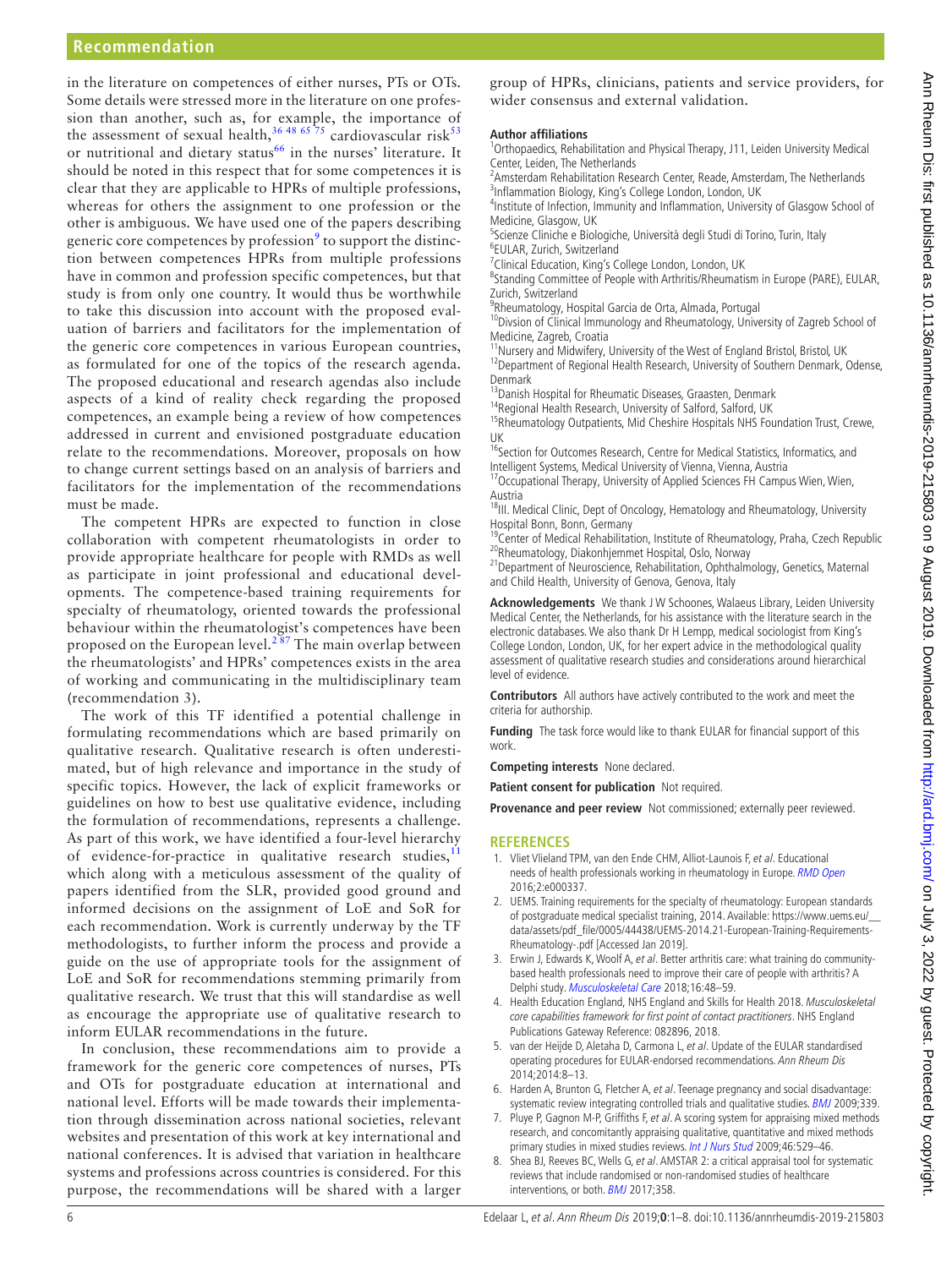39. Daly M. Osteoarthritis: diagnosis, treatment and the nurse's role. World of Irish Nursing and Midwifery 2012;20:39–40.

[Stand](http://dx.doi.org/10.7748/ns.11.44.40.s50)  $1997 \cdot 11 \cdot 40 - 4$ 

- 40. Dziedzic KS, Healey EL, Main CJ. Implementing the NICE osteoarthritis guidelines in primary care: a role for practice nurses. [Musculoskeletal Care](http://dx.doi.org/10.1002/msc.1040) 2013;11:1-2.
- 41. Goh L, Samanta J, Samanta A. Rheumatology nurse practitioners' perceptions of their role. [Musculoskeletal Care](http://dx.doi.org/10.1002/msc.81) 2006;4:88–100.
- 42. Grahame R, West J. The role of the rheumatology nurse practitioner in primary care: an experiment in the further education of the practice nurse. [Rheumatology](http://dx.doi.org/10.1093/rheumatology/35.6.581) 1996;35:581–8.
- 43. Hall AM. A nurse-led service to provide information on osteoarthritis. Nurs Times 2005;101:38–9.
- 44. Healey EL, Main CJ, Ryan S, et al. A nurse-led clinic for patients consulting with osteoarthritis in general practice: development and impact of training in a cluster randomised controlled trial. [BMC Fam Pract](http://dx.doi.org/10.1186/s12875-016-0568-y) 2016;17:173.
- 45. Hill J. The expanding role of the nurse in rheumatology. [Br J Rheumatol](http://dx.doi.org/10.1093/rheumatology/36.4.410) 1997;36:410–2.
- 46. Juhola H, Kukkurainen ML, Suominen T. Rheumatology nurses' work-related empowerment. [Musculoskeletal Care](http://dx.doi.org/10.1002/msc.102) 2007;5:91–7.
- 47. Mäkeläinen P, Vehviläinen-Julkunen K, Pietilä A-M. Rheumatoid arthritis patients' education – contents and methods. [J Clin Nurs](http://dx.doi.org/10.1111/j.1365-2702.2007.01953.x) 2007;16:258-67.
- 48. Newman AM. Arthritis and sexuality. [Nurs Clin N Am](http://dx.doi.org/10.1016/j.cnur.2007.08.006) 2007;42:621-30.
- 49. Nolan M, Nolan J. Arthritis and rehabilitation: developments in the nurse's role. British [Journal of Therapy and Rehabilitation](http://dx.doi.org/10.12968/bjtr.1998.5.12.14024) 1998;5:608-15.
- 50. O'Donovan J. Managing rheumatoid arthritis: the role of nurse in a multidisciplinary team. Primary Health Care 2001;14:30–2.
- 51. Oliver S. Understanding the needs of older people with rheumatoid arthritis: the role of the community nurse. [Nurs Older People](http://dx.doi.org/10.7748/nop2009.11.21.9.30.c7348) 2009;21:30–7.
- 52. Pointer W, Williams PL. The expanding role of the nurse in rheumatology. [Rheumatology](http://dx.doi.org/10.1093/rheumatology/37.2.233a) 1998;37:233.
- <span id="page-6-13"></span>53. Primdahl J, Ferreira RJO, Garcia-Diaz S, et al. Nurses' role in cardiovascular risk assessment and management in people with inflammatory arthritis: A European perspective. [Musculoskeletal Care](http://dx.doi.org/10.1002/msc.1121) 2016;14:133–51.
- 54. Repping-Wuts H, Hewlett S, van Riel P, et al. Fatigue in patients with rheumatoid arthritis: British and Dutch nurses' knowledge, attitudes and management. [J Adv Nurs](http://dx.doi.org/10.1111/j.1365-2648.2008.04904.x) 2009;65:901–11.
- 55. Riley L, Harris C, McKay M, et al. The role of nurse practitioners in delivering rheumatology care and services. [J Am Assoc Nurse Pract](http://dx.doi.org/10.1002/2327-6924.12525) 2017;29:673-81.
- 56. Robbins L, Kulesa MG. The state of the science in the prevention and management of osteoarthritis: experts recommend ways to increase nurses' awareness and knowledge of osteoarthritis. Hospital for Special Surgery 2012;8:151–8.
- 57. Ryan S. The role of the nurse in the management of scleroderma. [Nurs Stand](http://dx.doi.org/10.7748/ns.10.48.39.s54) 1996;10:39–42.
- 58. Ryan S. Defining the role of the specialist nurse. [Nurs Stand](http://dx.doi.org/10.7748/ns.10.17.27.s31) 1996;10:27-9.
- 59. Ryan S, Hassell A, Thwaites C, et al. Exploring the perceived role and impact of the nurse consultant. [Musculoskeletal Care](http://dx.doi.org/10.1002/msc.87) 2006;4:167–73.
- 60. Ryan S, Browne A, Home D, et al. Benchmarking the nurse consultant role in rheumatology. [Nursing Standard](http://dx.doi.org/10.7748/ns.20.33.52.s52) 2006;20:52–7.
- 61. Ryan S, Stevenson K, Hassell AB. Assessment of clinical nurse specialists in rheumatology using an OSCE. [Musculoskeletal Care](http://dx.doi.org/10.1002/msc.106) 2007;5:119–29.
- 62. Ryan S, Hassell A, Carpenter E. Characterizing the clinical practice and professional behaviour of rheumatology nurse specialists: a pilot study. [Musculoskeletal Care](http://dx.doi.org/10.1002/msc.173) 2010;8:136–42.
- 63. Ryan S, Packham JC, T Dawes P, et al. The impact of a nurse-led chronic musculoskeletal pain clinic on healthcare utilization. [Musculoskeletal Care](http://dx.doi.org/10.1002/msc.1018) 2012;10:196–201.
- 64. Ryan S, McCabe CS, Adams J. The current knowledge and confidence of rheumatology nurses in providing advice on pain management. [Musculoskeletal Care](http://dx.doi.org/10.1002/msc.1113) 2016;14:62–6.
- 65. Schoofs N. Caring for women living with Sjögren's syndrome. J Obstet Gynecol [Neonatal Nurs](http://dx.doi.org/10.1177/0884217503257142) 2003;32:589–93.
- <span id="page-6-14"></span>66. Swanson KI, Pfenning S. The nurse practitioner's role in the management of rheumatoid arthritis. [J Nurse Pract](http://dx.doi.org/10.1016/j.nurpra.2011.07.010) 2011;7:858–70.
- 67. van Eijk-Hustings Y, van Tubergen A, Boström C, et al. EULAR recommendations for the role of the nurse in the management of chronic inflammatory arthritis: table 1. [Ann Rheum Dis](http://dx.doi.org/10.1136/annrheumdis-2011-200185) 2012;71:13–19.
- 68. Walker J. Rheumatoid arthritis: role of the nurse and multidisciplinary team. [Br J Nurs](http://dx.doi.org/10.12968/bjon.2012.21.6.334) 2012;21:334–9.
- 69. Watts RA, Mooney J, Barton G, et al. The outcome and cost-effectiveness of nurseled care in the community for people with rheumatoid arthritis: a non-randomised pragmatic study. [BMJ Open](http://dx.doi.org/10.1136/bmjopen-2015-007696) 2015;5:e007696.
- 70. Wheeler T. Systemic lupus erythematosus: the basics of nursing care. [Br J Nurs](http://dx.doi.org/10.12968/bjon.2010.19.4.46788) 2010;19:249–53.
- <span id="page-6-4"></span>71. (ARHP) AoRHP. What does the physical therapist do? Available: [www.rheumatology.](www.rheumatology.org) [org](www.rheumatology.org) [Accessed Jan 2019].
- <span id="page-6-0"></span>9. Hurkmans EJ, Verhoef J, Arts-Sanders MA, et al. Competenties en scholingsbehoeften van health professionals werkzaam in de reumatologie. Nederlands Tijdschrift voor Reumatologie 2013:56–63.
- <span id="page-6-1"></span>10. Centre for Evidence-Based Medicine. Oxford centre for evidence-based medicine levels of evidence 2009, 2009. Available: <http://www.cebm.net/?o=1116> [Accessed Jan 2019].
- <span id="page-6-2"></span>11. Daly J, Willis K, Small R, et al. A hierarchy of evidence for assessing qualitative health research. [J Clin Epidemiol](http://dx.doi.org/10.1016/j.jclinepi.2006.03.014) 2007;60:43–9.
- 12. Bergsten U, Bergman S, Fridlund B, et al. "Delivering knowledge and advice": Healthcare providers' experiences of their interaction with patients' management of rheumatoid arthritis. [Int J Qual Stud Health Well-being](http://dx.doi.org/10.3402/qhw.v6i4.8473) 2011;6:8473.
- 13. Brodin N, Hurkmans E, DiMatteo L, et al. Promotion of health-enhancing physical activity in rheumatoid arthritis: a comparative study on healthcare providers in Italy, the Netherlands and Sweden. [Rheumatol Int](http://dx.doi.org/10.1007/s00296-015-3267-4) 2015;35:1665-73.
- <span id="page-6-5"></span>14. Darlow B, Fullen BM, Dean S, et al. The association between health care professional attitudes and beliefs and the attitudes and beliefs, clinical management, and outcomes of patients with low back pain: a systematic review. [Eur J Pain](http://dx.doi.org/10.1016/j.ejpain.2011.06.006) 2012;16:3–17.
- 15. Dures E, Hewlett S, Ambler N, et al. Rheumatology clinicians' experiences of brief training and implementation of skills to support patient self-management. [BMC](http://dx.doi.org/10.1186/1471-2474-15-108)  [Musculoskelet Disord](http://dx.doi.org/10.1186/1471-2474-15-108) 2014;15:108.
- <span id="page-6-7"></span>16. Erwin J, Edwards K, Woolf A, et al. Better arthritis care: patients' expectations and priorities, the competencies that community-based health professionals need to improve their care of people with arthritis? [Musculoskeletal Care](http://dx.doi.org/10.1002/msc.1203) 2018;16:60-6.
- 17. Helland Y, Garratt A, Kjeken I, et al. Current practice and barriers to the management of sexual issues in rheumatology: results of a survey of health professionals. Scand J [Rheumatol](http://dx.doi.org/10.3109/03009742.2012.709274) 2013;42:20–6.
- 18. Hurkmans EJ, de Gucht V, Maes S, et al. Promoting physical activity in patients with rheumatoid arthritis: rheumatologists' and health professionals' practice and educational needs. [Clin Rheumatol](http://dx.doi.org/10.1007/s10067-011-1846-7) 2011;30:1603-9.
- <span id="page-6-6"></span>19. Larkin L, Gallagher S, Fraser A, et al. If a joint is hot it's not the time: health professionals' views on developing an intervention to promote physical activity in rheumatoid arthritis. [Disabil Rehabil](http://dx.doi.org/10.1080/09638288.2016.1180548) 2017;39:1106–13.
- 20. Lillie K, Ryan S, Adams J. The educational needs of nurses and allied healthcare professionals caring for people with arthritis: results from a cross-sectional survey. [Musculoskeletal Care](http://dx.doi.org/10.1002/msc.1035) 2013;11:93–8.
- 21. Lundon K, Shupak R, Reeves S, et al. The advanced clinician practitioner in arthritis care program: an interprofessional model for transfer of knowledge for advanced practice practitioners. [J Interprof Care](http://dx.doi.org/10.1080/13561820802379987) 2009;23:198–200.
- <span id="page-6-9"></span>22. Maycock JA. Role of health professionals in patient education. [Ann Rheum Dis](http://dx.doi.org/10.1136/ard.50.Suppl_3.429) 1991;50(Suppl 3):429–34.
- <span id="page-6-8"></span>23. Moe RH, Fongen C, Sand-Svartrud A. Professional-specific and interdisciplinary core competence in Norwegian rheumatology, 2018.
- <span id="page-6-10"></span>24. Taal E, Bobietinska E, Lloyd J, et al. Successfully living with chronic arthritis. Clin [Rheumatol](http://dx.doi.org/10.1007/s10067-005-1155-0) 2006;25:189–97.
- 25. Willems LM, Redmond AC, Stamm TA, et al. Content of non-pharmacological care for systemic sclerosis and educational needs of European health professionals: a EUSHNet survey. Clin Exp Rheumatol 2015;33:S153–9.
- <span id="page-6-11"></span>26. Woolf AD. Health care services for those with musculoskeletal conditions: a rheumatology service; recommendations of the UEMS section of Rheumatology/ European board of rheumatology 2006, 2006.
- 27. Zangi HA, Ndosi M, Adams J, et al. EULAR recommendations for patient education for people with inflammatory arthritis. [Ann Rheum Dis](http://dx.doi.org/10.1136/annrheumdis-2014-206807) 2015;74:954-62.
- <span id="page-6-3"></span>28. (ARHP) AoRHP. Role of the clinical nurse specialist in the management of rheumatic disease. Available:<www.rheumatology.org> [Accessed Jan 2019].
- 29. Antonelli MC, Starz TW. Assessing for risk and progression of osteoarthritis: the nurse's role. [Am J Nurs](http://dx.doi.org/10.1097/01.NAJ.0000412648.25797.f0) 2012;112(3 Suppl 1):S26-S31.
- 30. Arvidsson B, Jacobsson L, Petersson IF. Rheumatology care in Sweden the role of the nurse. [Musculoskeletal Care](http://dx.doi.org/10.1002/msc.43) 2003;1:81–3.
- 31. Arvidsson SB, Petersson A, Nilsson I, et al. A nurse-led rheumatology clinic's impact on empowering patients with rheumatoid arthritis: a qualitative study. [Nurs Health Sci](http://dx.doi.org/10.1111/j.1442-2018.2006.00269.x) 2006;8:133–9.
- 32. Beauvais C, Gossec L, Mulliez A, et al. FRI0622-HPR What Competencies for Rheumatology Nurses? Results of a Multicentric Survey Among Health Professionals and Nurses in France. [Ann Rheum Dis](http://dx.doi.org/10.1136/annrheumdis-2015-eular.4627) 2015;74(Suppl 2):1326.3-7.
- 33. Beauvais C, Gossec L, Mulliez A, et al. SAT0627-HPR Educational needs of French rheumatology nurses are not limited to inflammatory arthritis management. Results of the multicentric 'caire' study. Ann Rheum Dis 2015;75.
- 34. Burbage G. Detecting and managing rheumatoid arthritis. [Practice Nursing](http://dx.doi.org/10.12968/pnur.2008.19.1.27969) 2008;19:26–30.
- 35. Candelas G, Villaverde V, García S, et al. Benefit of health education by a training nurse in patients with axial and/or peripheral psoriatic arthritis: a systematic literature review. [Rheumatol Int](http://dx.doi.org/10.1007/s00296-016-3549-5) 2016;36:1493–506.
- <span id="page-6-12"></span>36. Cornell P. Management of patients with rheumatoid arthritis. [Nurs Stand](http://dx.doi.org/10.7748/ns2007.10.22.4.51.c4622) 2007;22:51–7.
- 37. Cottrell JED, Jonas M, Bergsten U, et al. The nurse's role in addressing unmet treatment and management needs of patients with rheumatoid arthritis: Delphi-based recommendations. [Int J Nurs Knowl](http://dx.doi.org/10.1111/j.2047-3095.2013.01231.x) 2013;24:66-76.